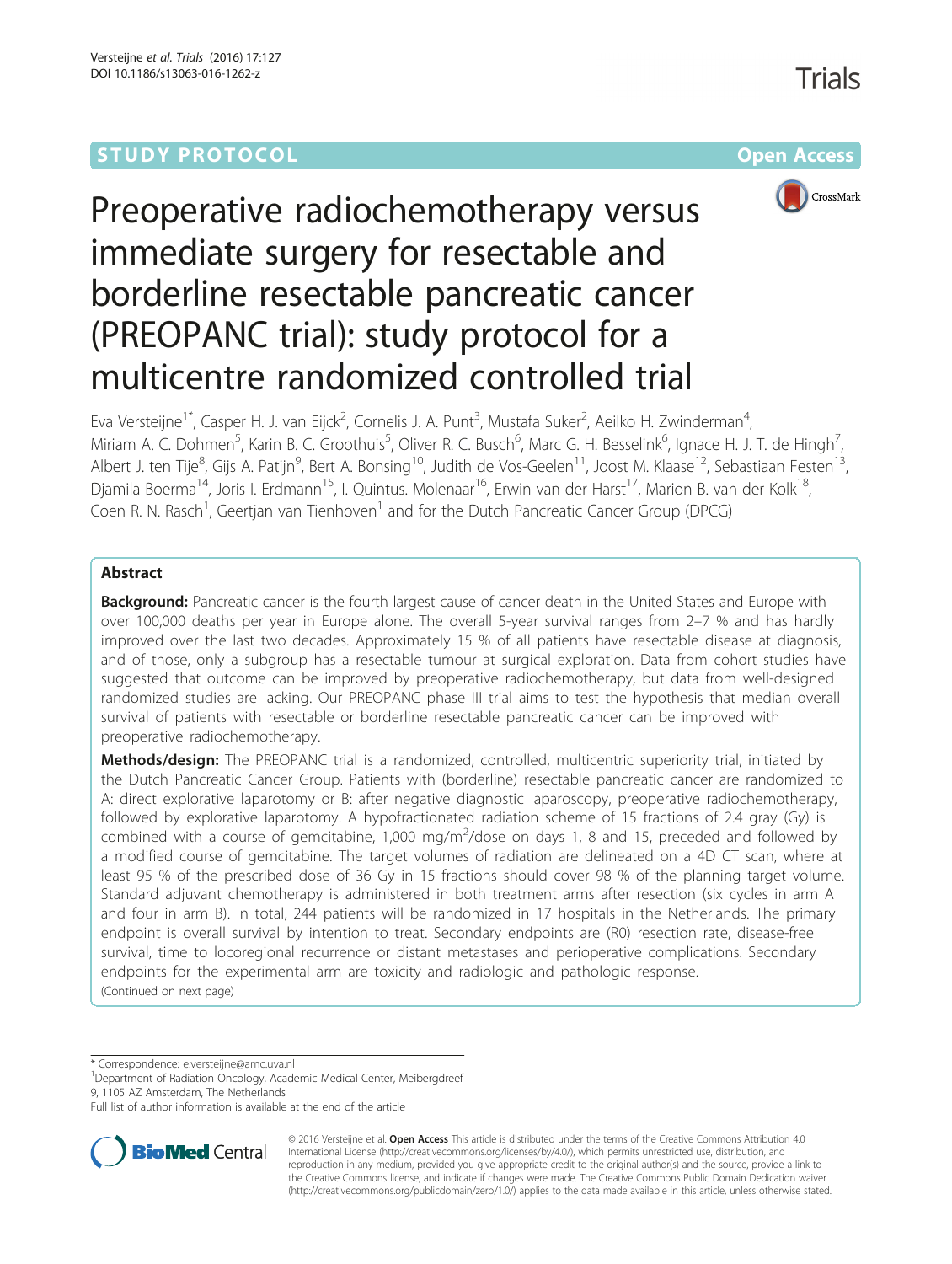#### (Continued from previous page)

**Discussion:** The PREOPANC trial is designed to investigate whether preoperative radiochemotherapy improves overall survival by means of increased (R0) resection rates in patients with resectable or borderline resectable pancreatic cancer.

Trial registration: Trial open for accrual: 3 April 2013 The Netherlands National Trial Register – [NTR3709](http://www.trialregister.nl/trialreg/admin/rctview.asp?TC=3709) (8 November 2012) EU Clinical Trials Register – [2012-003181-40](https://www.clinicaltrialsregister.eu/ctr-search/trial/2012-003181-40/NL) (11 December 2012)

**Keywords:** (Borderline) resectable pancreatic cancer, Preoperative radiochemotherapy, Explorative laparotomy, Overall survival, Intention to treat

# Background

Pancreatic cancer is the fourth largest cause of cancer death in the United States and Europe with over 100,000 deaths per year in Europe alone [\[1, 2](#page-6-0)]. The overall 5-year survival ranges from 2–7 % and has hardly improved over the last two decades [[1, 3, 4](#page-6-0)]. Surgery is the main treatment option that may lead to cure. After radical resection the median survival is about 15–20 months and the 5-year overall survival ranges from 8–25 % [[5](#page-6-0)–[8](#page-6-0)]. The outcome may be improved by preoperative radiochemotherapy, but data from well-designed randomized studies are lacking [[9\]](#page-6-0). Recently, a monocentric randomized controlled trial on preoperative radiochemotherapy was terminated early because of poor recruitment [[10\]](#page-6-0). Research should be focused on a coordinated multidisciplinary approach to improve results for patients with resectable and borderline resectable pancreatic cancer.

Pancreatoduodenectomy is the commonly accepted surgical treatment for resectable cancer of the pancreatic head. The goal of pancreatoduodenectomy is to perform a microscopically complete (R0) resection of the tumour. A microscopically incomplete resection (R1) worsens the prognosis [\[11](#page-6-0)–[14](#page-6-0)]. The resection rate depends upon the preoperative radiologic workup with high quality CT scan, MRI and/or laparoscopy, and is reported as 60 % without and 82 % with laparoscopy [\[15](#page-6-0)]. The R0 resection rate varies from 25– 84 % and depends upon the dissection technique and pathological workup [[16](#page-6-0)].

In the 2014 Dutch National Audit 33 % of patients appeared to have an irresectable tumour at explorative laparotomy after radiologic assessment [\[17](#page-6-0)]. The most important prognostic factors are tumour size and vascular involvement; large tumours (>2 cm) have a worse prognosis than smaller tumours [[11, 18\]](#page-6-0). Tumours ≤2 cm without vessel involvement, classified as T1 according to the UICC TNM classification, have the best chance of an R0 resection and may not benefit from preoperative radiochemotherapy. Encasements of the celiac axis, superior mesenteric artery (SMA) or common hepatic artery (CHA) are considered contraindications for resection. Resectability in the case of involvement of the portal vein and/or the superior mesenteric vein (PV/ SMV) is under debate.

Surgical series vary in criteria for resectability. Series of patients undergoing curative surgery tend to focus on survival data of the patients who actually underwent a successful resection. Reporting data by intention to treat, that is, on all patients who were selected for explorative surgery, whether or not the resection was performed at all, would provide more relevant data. Data from studies reporting the survival of patient by intent to treat after preoperative therapy report a median overall survival (mOS) of 17 months [[19](#page-6-0)–[25](#page-7-0)]. Studies of explorative surgery without preoperative treatment analysing survival by intention to treat report mOS between 10 and 12 months [[22](#page-7-0), [26, 27](#page-7-0)]. These survival rates are not comparable with those of studies on postoperative adjuvant (radio)chemotherapy. In this last category, the median survival is better due to selection bias, since in these studies only patients who were fit enough after a successful resection participated. In the systematic review of Gillen et al., the actual resection rates are in the order of 70–85 % of patients who were considered to have a resectable tumour at preoperative workup (with or without preoperative radiochemotherapy). Reporting data by intention to treat seems advisable and would change outcome figures of surgical series significantly [[9\]](#page-6-0). Therefore, future studies in patients with resectable pancreatic cancer should have a prospective randomized design, with analyses by intention to treat, to be able to investigate not only the improvement of the prognosis as such, but also the potential improvement of the resection rate.

The rationale for preoperative therapy in pancreatic cancer is multifold. First, radiochemotherapy administered before surgery to non-dissected, well-oxygenated tissue may maximize any potential benefit of both radiation and chemotherapy, as compared to postoperative radiochemotherapy. Second, preoperative radiochemotherapy may decrease tumour volume, thus improving resectability and minimize regional nodal disease, hence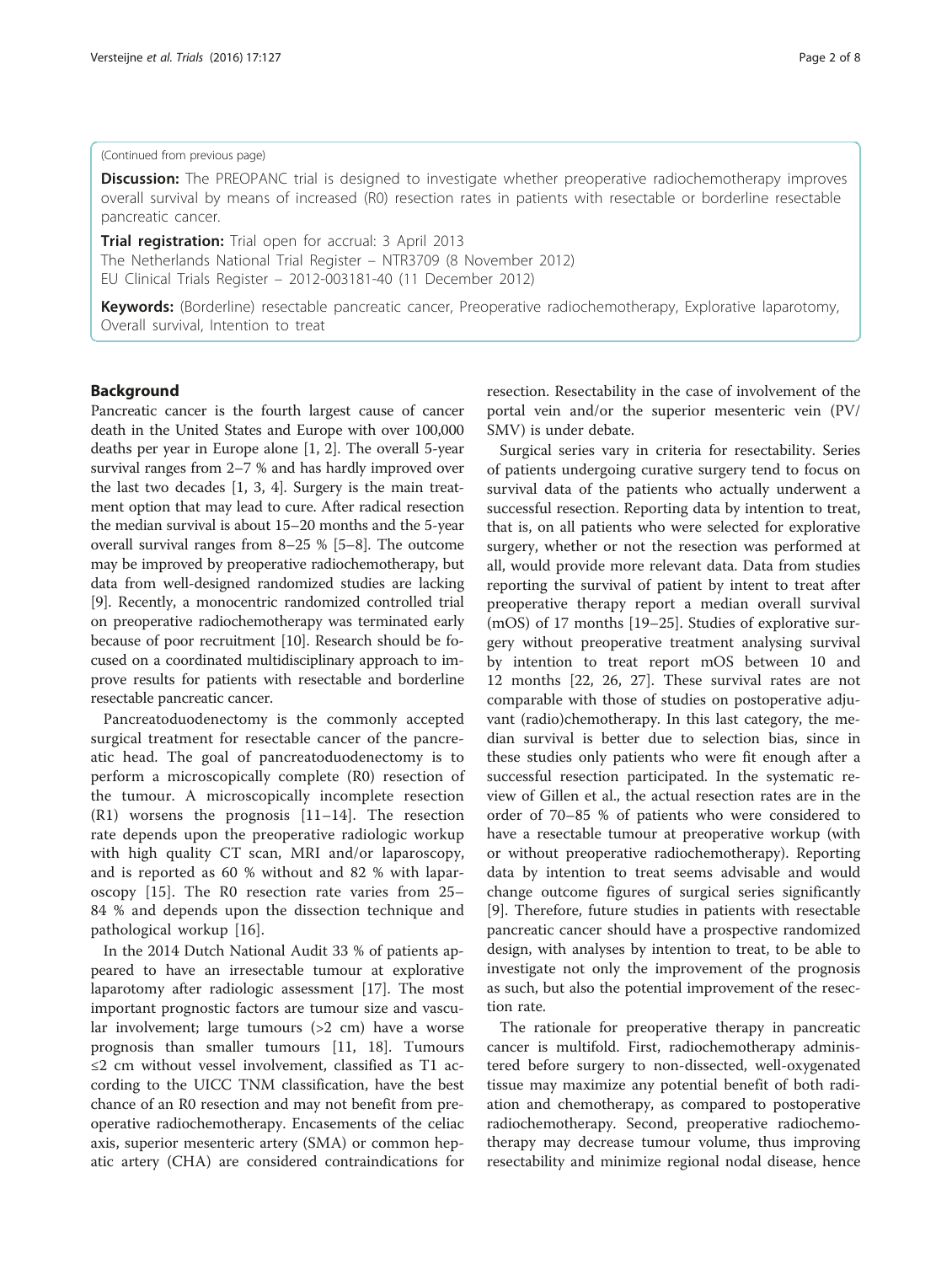<span id="page-2-0"></span>reducing the risk of loco-regional recurrence. Third, it may downstage disease by sterilizing the peripheral extent of tumour infiltration, resulting in an increased proportion of R0 resections. Randomized controlled trials investigating the effect of postoperative adjuvant radiochemotherapy were all negative [[28](#page-7-0)–[32](#page-7-0)]. A number of prospective, single arm, single centre studies suggested an improved resectability rate as well as a higher proportion of R0 resections by preoperative radiochemotherapy [[19](#page-6-0)–[23](#page-7-0), [33](#page-7-0)–[38\]](#page-7-0). Although the numbers of patients are too small for firm conclusions, the results of studies in patients with borderline resectable tumours who received preoperative treatment suggest that this strategy is not inferior and may even be better compared with patients who had a resection without preoperative treatment [[22\]](#page-7-0). This was also the conclusion of a metaanalysis of Gillen et al., which included 111 studies of preoperative treatment, 56 of which were performed in patients with tumours that were initially considered irresectable. In these studies, of 147 patients with initially irresectable tumours, 33 % of patients underwent a successful resection after preoperative therapy. Remarkably, the R0 resection rate (79 %) and the median survival (20.5 months) in this group were similar to the results of studies in patients with primarily resectable tumours [\[9](#page-6-0)]. Artinyan et al. performed a population-based regional retrospective review of 354 patients with resected pancreatic cancer and observed a better median survival for preoperative therapy compared to postoperative adjuvant therapy (34 versus 19 months, respectively, HR 0.57,  $p = 0.013$ ) [\[39\]](#page-7-0); keep in mind that these are different groups.

The hypothesis that preoperative radiochemotherapy may improve the outcome of resectable and borderline resectable pancreatic cancer is worth testing [\[40](#page-7-0)]. In a recent European consensus, preoperative radiochemotherapy was considered as one of the main directions for future clinical research [\[41\]](#page-7-0). Within the Dutch Pancreatic Cancer Group (DPCG), this concept has been further developed into the clinical randomized, controlled, multicentre randomized phase III PREOPANC trial. This trial tests the hypothesis that preoperative radiochemotherapy followed by explorative surgery compared to direct explorative surgery may improve the survival of patients with resectable or borderline resectable pancreatic cancer. This trial will be analysed by intention to treat.

# Methods/design Design

The PREOPANC trial is a randomized, controlled, multicentre trial, initiated by the DPCG. Patients with resectable or borderline resectable tumours (see Table 1) are randomized to arm A: direct explorative laparotomy or arm B: preoperative radiochemotherapy, followed by explorative laparotomy. In both arms patients receive standard adjuvant chemotherapy after resection.

The aim of the study is to investigate whether preoperative radiochemotherapy will improve the overall survival by intention to treat for patients with resectable or borderline resectable pancreatic adenocarcinoma through improvement of the resection rate and improvement of the R0 resection rate.

# Study endpoints

The primary endpoint is overall survival by intention to treat. Secondary endpoints include the resection rate, the R0 resection rate, disease-free survival, time to locoregional recurrence or distant metastases and postoperative complications. A loco-regional failure is any persistent or new sign of tumour in the original tumour location or in the N1 lymph node areas. Secondary endpoints for the patients in the preoperative radiochemotherapy arm also include the toxicity according to Common Terminology Criteria for Adverse Events (CTC-AE) version 4 [[42\]](#page-7-0), as well as response to radiochemotherapy according to radiologic Response Evaluation Criteria in Solid Tumors (RECIST) criteria version 1.1 [\[43](#page-7-0)] and pathologic response rates after preoperative radiochemotherapy [[44\]](#page-7-0).

#### Statistical aspects

The median overall survival by intention to treat is estimated to be 11 months in patients treated by explorative laparotomy without preoperative treatment [[22, 26, 27](#page-7-0)]. The study is designed to show a benefit in median overall survival for radiochemotherapy of 6 months (to 17 months), which corresponds to a hazard ratio of 0.651, based on previous studies reporting survival by intention to treat with preoperative radiochemotherapy [\[19](#page-6-0)–[25](#page-7-0)].

To achieve 80 % power for the expected median survival difference, taking into account the planned interim analysis and assuming 10 % dropouts, the calculated sample size of the study is 122 patients in each group,

**Table 1** Dutch Pancreatic Cancer Group definitions for resectability of pancreatic adenocarcinoma (DPCG, 2012)

|                                                | SMA                     | Celiac axis             | าีHA                      | SMV-PV                                    |
|------------------------------------------------|-------------------------|-------------------------|---------------------------|-------------------------------------------|
| Resectable (all four required)                 | no contact              | no contact              | no contact                | $\leq 90^\circ$ contact                   |
| Borderline resectable (minimally one required) | $\leq 90^\circ$ contact | $\leq 90^\circ$ contact | $\leq 90^{\circ}$ contact | $\leq$ 90°-270° contact, and no occlusion |
| Irresectable (minimally one required)          | contact $> 90^\circ$    | contact $> 90^\circ$    | contact $> 90^\circ$      | contact $> 270^\circ$ or occlusion        |

SMA superior mesenteric artery, CHA common hepatic artery, SMV superior mesenteric vein, PV portal vein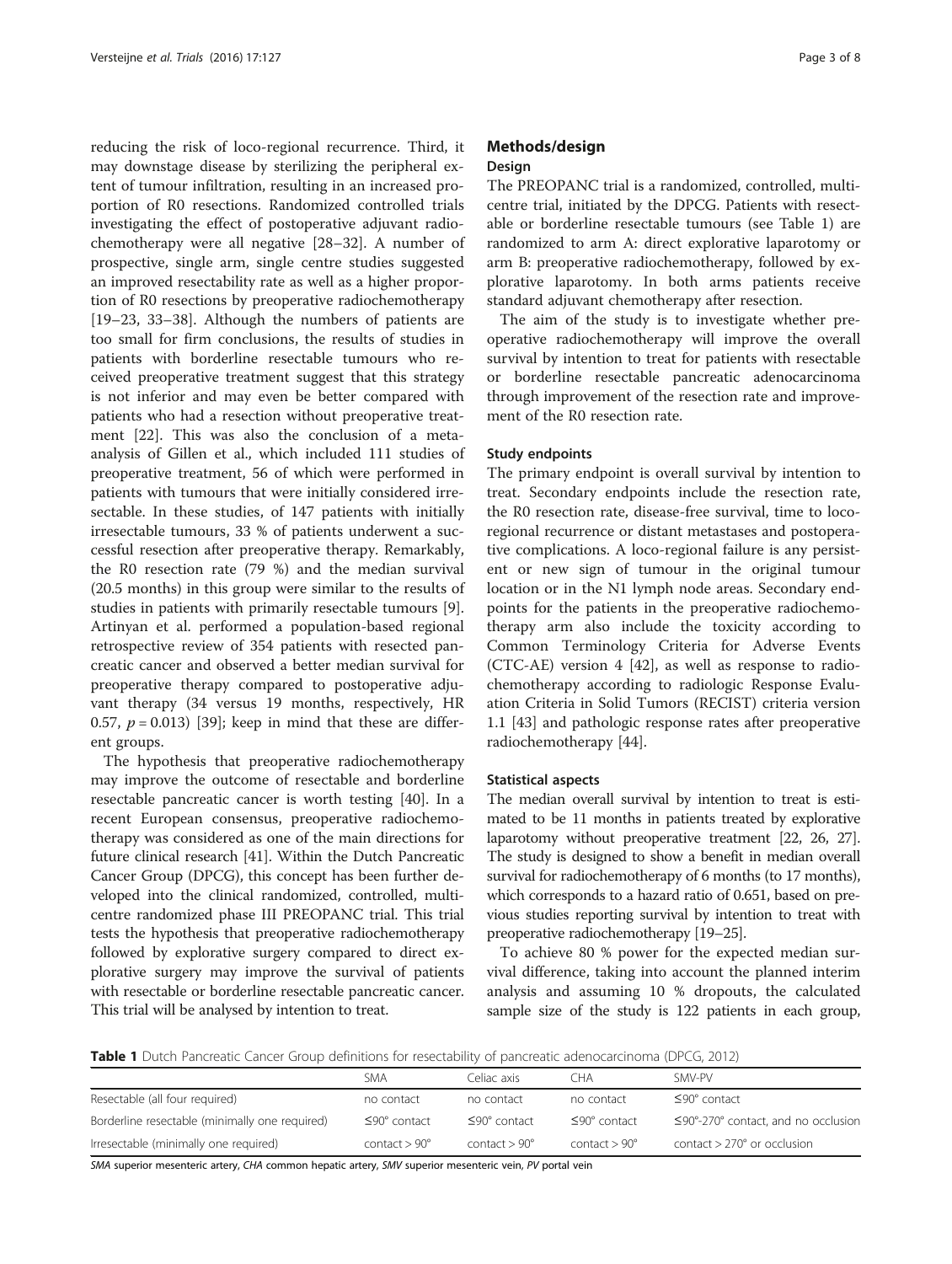adding up to a total of 244 patients, with a total number of 176 events required. The total duration of patient accrual is expected to exceed the initially intended 36 months by about 15 months. The sample size is not separately calculated for both stratification groups (resectable/borderline resectable), but subset analyses for these strata are planned.

A formal interim analysis of all-cause survival will be performed by an independent data monitoring committee at appointed time points to be able to stop the study in case of an unexpectedly high efficacy difference or futility. All analyses will be performed primarily by intention to treat. The stratified log rank test statistics will be used to compare the Kaplan-Meier survival curves of the two randomization groups. The comparison of the time to loco-regional failure and the time to distant metastases between the randomization groups will be analysed by a competing risk model. Subset analyses of the resectable and borderline resectable tumours are planned.

# Study population

Patients meeting the DPCG definitions for resectable or borderline resectable pancreatic adenocarcinoma are eligible. In this study, borderline resectable tumours are tumours with arterial abutment less than 90° contact and/or venous involvement (90–270° contact but without vessel occlusion; Table [1\)](#page-2-0) on CT/MRI. There is currently consensus throughout the Netherlands about these strict criteria. The definition for (borderline) resectable pancreatic tumours differs from those of other countries and the National Comprehensive Cancer Network (NCCN) definition.

#### Inclusion criteria

Inclusion criteria are: histologically or cytologically confirmed adenocarcinoma of the pancreas; primarily resectable or borderline resectable tumours (Table [1\)](#page-2-0), with the ability to undergo surgery and radiochemotherapy (WHO ≤1 and normal blood count, leucocytes, platelets, haemoglobin and adequate renal function), with provision of written informed consent.

# Exclusion criteria

Exclusion criteria are: T1 resectable tumours, locally advanced, irresectable tumours or distant metastases; cytologically proven N2 lymph node metastases; carcinoma of the papilla of Vater or distal bile duct; previous active malignancy shorter than 5 years before diagnosis of pancreatic cancer or co-morbidity or previous treatment precluding surgery or radiochemotherapy.

# Randomization

After confirmation of eligibility including written informed consent, patients are randomized, and stratified for resectability (resectable versus borderline resectable) and for the participating institution. Randomization is between arm A: (standard) explorative laparotomy with resection if possible, followed by adjuvant chemotherapy, and arm B: (experimental) preoperative radiochemotherapy after diagnostic laparoscopy, to rule out small liver or peritoneal metastases followed by explorative surgery with resection if possible followed by the remaining adjuvant chemotherapy. The minimum requirements for a successful laparoscopy are visualization of the peritoneum, liver surface, diaphragm and base of the large bowel mesenterium. In both study arms the indications not to continue with a resection will be based upon the finding of distant metastases or the loco-regional extension of the disease, in particular vascular involvement. In case of irresectability or metastasis, such a resection is considered impossible or inappropriate, and it is left to the discretion of the treating surgeon how to proceed with the operation. For instance, palliative bypass surgery may be performed. In the experimental arm, after radiochemotherapy an exploration is performed unless post radiochemotherapy imaging reveals distant metastases or clear-cut loco-regional progression to irresectable disease.

#### **Treatment**

#### Arm A: direct explorative laparotomy

The explorative laparotomy will be performed within 4 weeks after randomization. The indication to continue with a resection will be based upon the absence of distant metastases and the loco-regional extension of the disease, in particular massive vascular involvement. Suspected metastases or invasion of vascular structures, if suspected, must be proven histologically by frozen section. If resection is performed, the standard procedure depending on the location of the cancer is the pyloruspreserving pancreatoduodenectomy (PPPD) with removal of lymph nodes at the right side of the portal vein or a distal pancreatectomy. Both procedures are performed according to a consensus statement by the International Study Group on Pancreatic Surgery [\[45](#page-7-0)].

After resection, adjuvant gemcitabine is given. Gemcitabine is administered at  $1000 \text{ mg/m}^2/\text{dose}$  on days 1, 8, and 15 in six cycles of 28 days (4 weeks) each [\[25, 38](#page-7-0), [46\]](#page-7-0).

# Arm B: preoperative radiochemotherapy followed by explorative laparotomy

Diagnostic laparoscopy is performed after randomization but prior to the start of radiochemotherapy to rule out peritoneal or small liver metastases that are not visible with imaging. The first chemotherapy cycle has to start not later than 4 weeks after randomization. If needed, preoperative biliary drainage will be performed, preferably with self-expandable metal stents.

A hypofractionated scheme radiotherapy of 15 fractions of 2.4 Gy in 3 weeks will be applied, combined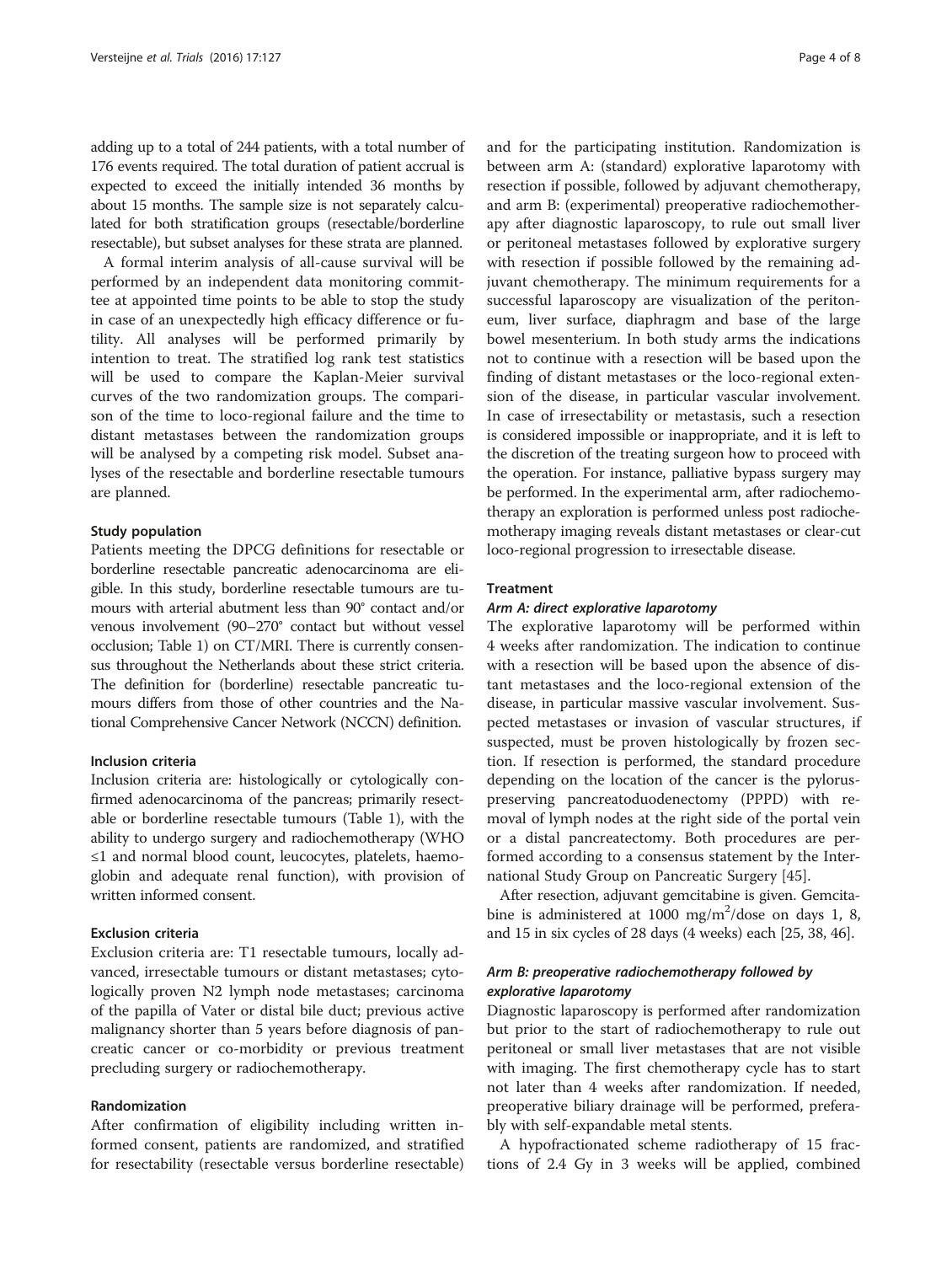with a course of full dose gemcitabine,  $1000 \text{ mg/m}^2$  on days 1, 8 and 15 followed by one week rest. This course is preceded and followed by a modified course of gemcitabine,  $1000 \text{ mg/m}^2$  on days 1 and 8 followed by one week rest, as described previously [\[25\]](#page-7-0).

The target volumes are delineated on a 4D CT scan with intravenous contrast enhancement. The target volumes include the gross tumour volume (GTV), which includes the pancreatic tumour plus pathologic neighbouring lymph nodes, as described on the diagnostic CT scan. The clinical target volume (CTV) includes the GTV plus possible tumour extension of 5 mm. The internal target volume (ITV) is the sum of the individual defined CTVs in all phases of respiration on the 4D CT scan. Finally, the planning target volume (PTV) is composite, including the ITV plus 10 mm margin. No elective lymph node areas are included in the target volumes. This delineation is done with the diagnostic CT scan (and/or MRI) available in close cooperation between the radiation oncologist and diagnostic radiologist. Scans should be matched when possible with pre-treatment diagnostic CT or MR images if these provide better delineation of the tumour than the dedicated CT scan. At least 95 % of the prescribed dose of 36 Gy in 15 fractions should cover 98 % of the PTV. The preoperative radiochemotherapy schedule is depicted in Fig. 1.

Four weeks after the end of radiochemotherapy a CT scan or MRI is repeated to rule out disease progression by distant metastases and/or overt loco-regional progression and to measure the response according to the RECIST criteria. Thereafter the patient is discussed again by the multidisciplinary team and the exploratory laparotomy is planned, provided that there is no progression.

Explorative laparotomy must be performed not earlier than 14 weeks and no later than 18 weeks after randomization. After resection, the remaining gemcitabine is administered at 1000 mg/m<sup>2</sup>/dose on days 1, 8, and 15 in four cycles of 28 days (4 weeks) each to complete a total of seven courses, two of which (courses 1 and 3) are modified in arm A.

#### Follow-up

Postoperative care takes place according to the institutions' routine guidelines. After randomization the patients will be followed up at 6 weeks, 3 months, 6 months and every 6 months thereafter, or more often if the situation of the patient requires so. In both arms there will be follow-up CT scans (or MRIs, at the discretion of the participating institution) at 6, 12, 18 and 24 months, and yearly thereafter.

#### Safety

All participating institutions will be monitored for conduct of the trial according to good clinical practice (GCP) standards, at least on a yearly basis [\[47](#page-7-0)].

An independent data monitoring committee (IDMC) will monitor the safety of the trial subjects by qualitative analyses of feasibility, accrual rate, and toxicity/morbidity in the first years of the trial, after inclusion of the first 30 patients and thereafter, whenever it is considered appropriate. One formal interim analysis for efficacy or futility is planned after 100 patients have been followed until death or for at least 12 months after inclusion. Serious adverse events will be collected and recorded according to the GCP throughout the study period,

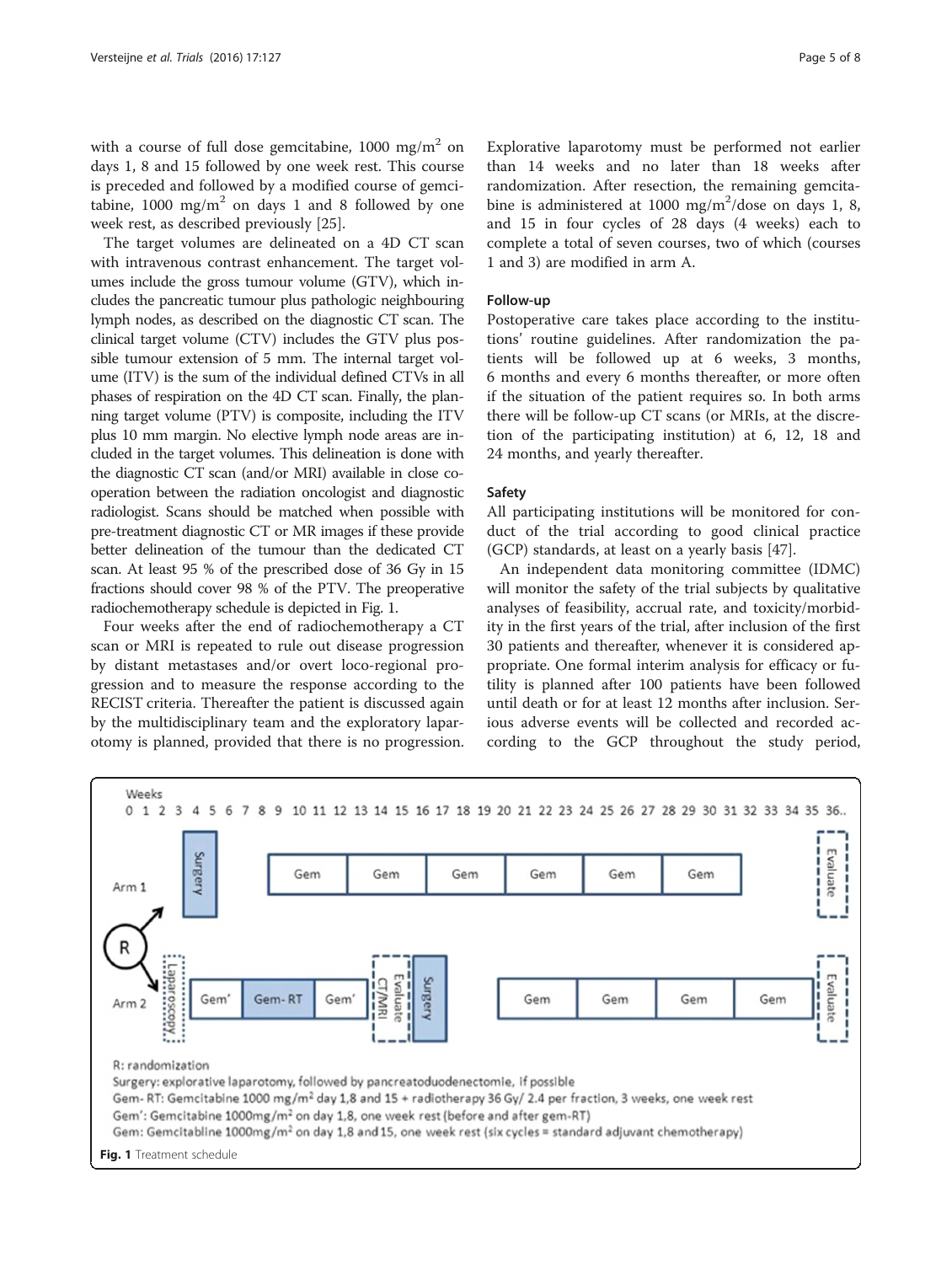defined as from randomization of the first patient through 28 days after the last treatment of the last patient.

# Quality assurance radiotherapy

Every site will be asked to fill out a questionnaire and provide data on a radiation plan of a patient with pancreatic cancer of whom the CT data are provided (a dummy run). The quality assurance team (consisting of at least two experienced radiation oncologists and a physicist) will decide whether the provided plan is adequate, and if not, give recommendations on how to improve it. The results of this dummy run are in preparation for publication.

#### **Ethics**

The study is performed in accordance with the declaration of Helsinki and the Dutch Medical Research Involving Human Subjects Act (WMO) [\[48, 49](#page-7-0)]. The protocol has been approved by the Medical Ethical Committee of the Erasmus Medical Centre (MEC-2012- 249; date 11-12-2012).

# **Discussion**

The PREOPANC trial investigates whether the addition of preoperative radiochemotherapy to the standard treatment, consisting of explorative laparotomy (if possible resection via pancreatoduodenectomy or distal pancreatectomy) followed by adjuvant chemotherapy, improves the overall survival (by intention to treat) of patients with resectable or borderline resectable pancreatic cancer (DPCG definition, Table [1](#page-2-0)). Preoperative radiochemotherapy may improve resection rates as well as R0 resection rates and hence improve overall survival [\[19](#page-6-0)–[23, 33](#page-7-0)–[38](#page-7-0)]. A major difficulty in the interpretation of this literature is that most studies are single arm studies that often only report on the subset of patients actually undergoing a resection. This hampers comparison of study results and disables proper analysis of a potential increase in resection rate. From the literature it is suggested that both patients with resectable and borderline resectable tumours may benefit, but it is hard to distinguish if this potential benefit differs between these groups. Hence, the sample size in this study is not calculated for both groups separately. Patients are stratified by resectability status, and subset analyses are planned for all endpoints, possibly leading to observational data on a differential effect.

The treatment schedule in this study consists of full dose gemcitabine (1000 mg/m<sup>2</sup>) combined with radiation, adopted from previous phase II studies [[25, 46\]](#page-7-0). In these studies this radiochemotherapy regimen was well tolerated and safe in patients with pancreatic cancer. It also showed a favourable response rate in the pathologic evaluation after resection [\[46](#page-7-0)]. The schedule is based on

the rationale that the chemotherapy dose in classical radiochemotherapy schedules was considered too low for the large proportion of early systemic failures in pancreatic cancer. Hence full dose chemotherapy was standard, and a phase I dose-escalating study was performed concerning the dose of radiation, leading to the relatively low dose of radiation of 32 Gy in 15 fractions during the middle course of chemotherapy.

In the experimental arm, a diagnostic laparoscopy is performed before the preoperative radiochemotherapy, to avoid a toxic, yet unnecessary treatment in patients with peritoneal or small liver metastases that are not visible with imaging. Previous studies showed that laparoscopic staging avoided laparotomy in 35–40 % of the patients with pancreatic cancer [[50](#page-7-0), [51\]](#page-7-0). All randomized patients who do not undergo a resection for whatever reason are considered a failure for the resection rate endpoint.

The only way to evaluate the role of preoperative radiochemotherapy in improving resection rate, R0 resection rate and thus overall survival is to perform a randomized study, analysing the results by intention to treat [[37](#page-7-0)].

# Trial status

The PREOPANC trial is a Dutch randomized, controlled, multicentre trial, designed to investigate a potential improvement in overall survival for patients with (borderline) resectable pancreatic cancer treated with preoperative radiochemotherapy, followed by explorative laparotomy. The study was opened in April 2013 with two active institutions. At the time of submission of this paper (February 2016) 15 institutions were actively recruiting and 2 pending. A total of 148 patients were accrued in the trial on 6 March 2016.

#### Abbreviations

CTV: clinical target volume; DPCG: Dutch Pancreatic Cancer Group; GTV: gross tumour volume; Gy: gray; ITV: internal target volume; mOS: median overall survival; PTV: planning target volume; RECIST: Response Evaluation Criteria in Solid Tumors.

#### Competing interests

The authors declare that they have no competing interests.

#### Authors' contributions

EV drafted the manuscript, CE is principal investigator of the study and participated in the design of the study, CP is principal investigator and participated in the design of the study, MS read and approved the final manuscript, KZ participated in the design of the study, MD participated from the IKNL in the study, KG participated from the IKNL in the study, OB participated in the design of the study and is local investigator in his institution, MB participated in the design of the study, IH participated in the design of the study and is local investigator in his institution, BT participated in the design of the study and is local investigator in his institution, GP participated in the design of the study and is local investigator in his institution, BB participated in the design of the study and is local investigator in his institution, JV participated in the design of the study and is local investigator in her institution, JK participated in the design of the study and is local investigator in his institution, SF participated in the design of the study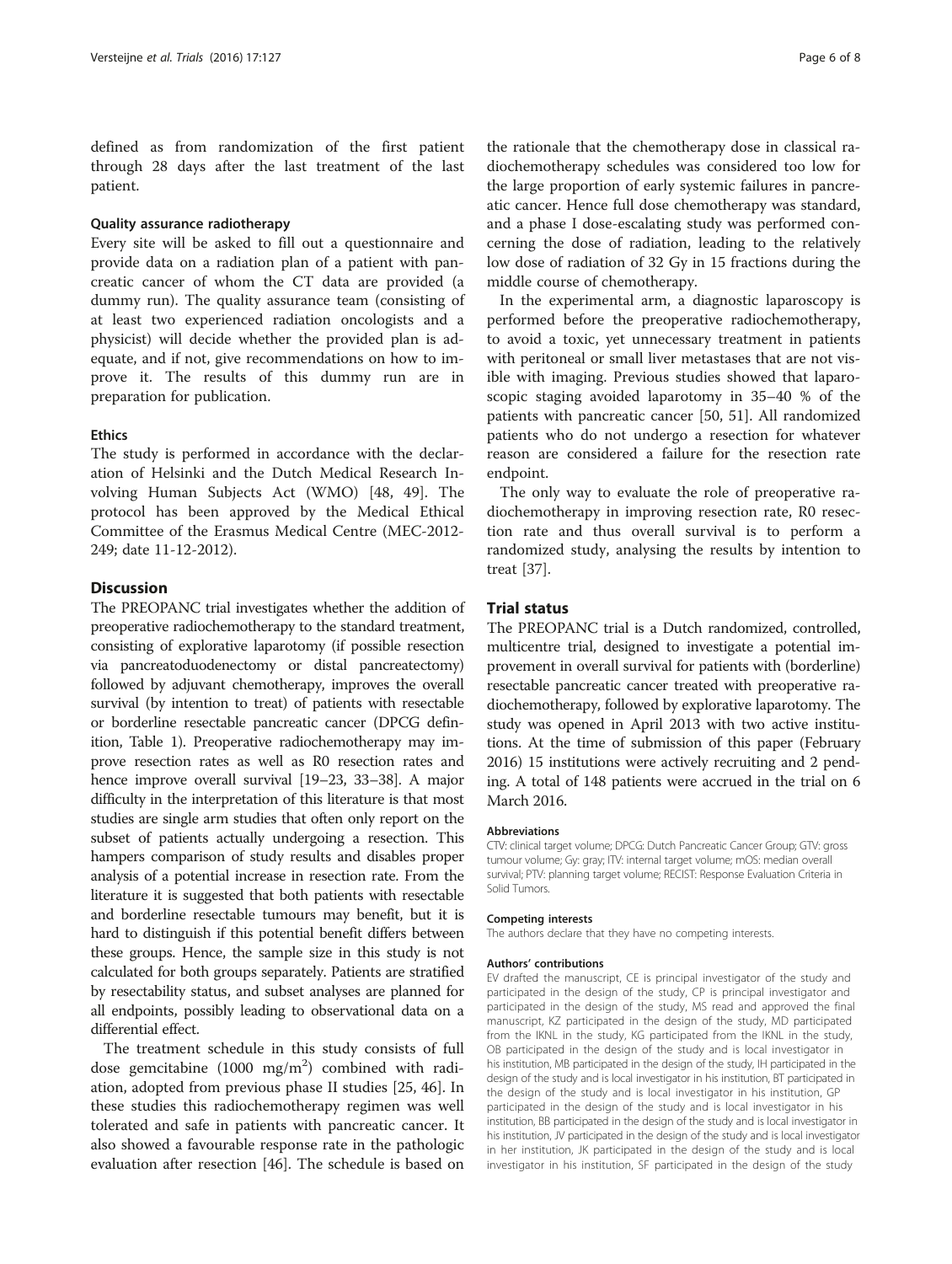<span id="page-6-0"></span>and is local investigator in his institution, DB participated in the design of the study and is local investigator in her institution, JE participated in the design of the study and is local investigator in his institution, QM participated in the design of the study and is local investigator in his institution, EH participated in the design of the study and is local investigator in his institution, MK participated in the design of the study and is local investigator in her institution, CR read and approved the final manuscript and is principal investigator of the department of radiation oncology and GT is principal investigator of the study and helped to draft the manuscript and participated in the design of the study. All authors read and approved the final manuscript.

#### Acknowledgements

We acknowledge the Dutch Cancer Society (KWF), who funded the data management (central and local) of the PREOPANC trial (NTR: 3709; EudraCT 2012-003181-40). The sponsor had no influence on the design of the study. Second, we acknowledge all patients who participated and will participate in the study. The conduct of the study would be impossible without the following co-workers in the participating institutions and the data centre: A. Bel (AMC, Amsterdam), R.J. Bennink (AMC, Amsterdam), J.C. Beukema (UMCG, Groningen), K. Biermann (Erasmus MC, Rotterdam), M. Bijlsma (AMC, Amsterdam), T. Bisseling (UMCN, Nijmegen), T.L. Bollen (St. Antonius Hospital, Nieuwegein), M. Bos (Reinier de Graaf Gasthuis, Delft), M. Bruno (Erasmus MC, Rotterdam), A. Bruynzeel (VUmc, Amsterdam), G.J. Creemers (Catharina Hospital, Eindhoven), R. van Dam (MUMC, Maastricht), R. Davila Fajardo (AMC, Amsterdam), J. Buijsen (MUMC, Maastricht), F. Dijk (AMC, Amsterdam), F.A.L.M. Eskens (Erasmus MC, Rotterdam), J. de Graaf (Isala Clinics, Zwolle), W. van der Graaf (UMCN, Nijmegen), B.M. van der Kolk, (UMCN, Nijmegen), E. Hendriksen (MST, Twente), J.E. van Hooft (AMC, Amsterdam), W.C.J. Hop (Erasmus MC, Rotterdam), G.A.P. Hospers (UMCG, Groningen), M.C.C.M. Hulshof (AMC, Amsterdam), C. Hurkmans (Catharina Hospital, Eindhoven), M. Immink (Reinier de Graaf Gasthuis, Delft), J.M. Jansen (OLVG, Amsterdam), G. Kazemier (VUmc, Amsterdam), E. Kerver (OLVG, Amsterdam), T. Kok (Maasstad Hospital, Rotterdam), M.C. Legdeur (MST, Twente), M. Los (St. Antonius Hospital, Nieuwegein), S.A.C. Luelmo (LUMC, Leiden), K.J. Neelis (LUMC, Leiden), J. Nuyttens (Erasmus MC, Rotterdam), G. Paardekoper (Isala Clinics, Zwolle), S.S.K.S. Phoa (AMC, Amsterdam), L. Poen (Isala Clinics, Zwolle), R.J. Porte (UMCG, Groningen), O. Reerink (UMCU, Utrecht), H.J. Roelants (Dutch Federation of Cancer Patients, The Netherlands), C. Rodenhuis (UMCU, Utrecht), T. Rozema (Amphia Hospital, Breda), M.J.C. van der Sangen (Catharina Hospital, Eindhoven), H. Rütten (UMCN, Nijmegen), C.H. Scharloo-Karels (AMC, Amsterdam), J. Scheepers (Reinier de Graaf Gasthuis, Delft), G. van der Schelling (Amphia Hospital, Breda), T. Seerden (Amphia Hospital, Breda), R. Timmer (St. Antonius Hospital, Nieuwegein), N.G. Venneman (MST, Twente), H.M.W. Verheul (VUmc, Amsterdam). L. Welling (LUMC, Leiden).

#### Author details

<sup>1</sup>Department of Radiation Oncology, Academic Medical Center, Meibergdreef 9, 1105 AZ Amsterdam, The Netherlands. <sup>2</sup>Department of Surgery, Erasmus Medical Center, Postbus 2040, 3000 CA Rotterdam, The Netherlands. <sup>3</sup>Department of Medical Oncology, Academic Medical Center, Meibergdreef 9, 1105 AZ Amsterdam, The Netherlands. <sup>4</sup>Department of Clinical Epidemiologic Biostatics, Academic Medical Center, Meibergdreef 9, 1105 AZ Amsterdam, The Netherlands. <sup>5</sup>Clinical Research Department, Comprehensive Cancer Organisation the Netherlands (IKNL), Postbus 1281, 6501 BG Nijmegen, The Netherlands. <sup>6</sup>Department of Surgery, Academic Medical Center, Meibergdreef 9, 1105 AZ Amsterdam, The Netherlands. <sup>7</sup>Department of Surgery, Catharina Hospital, Postbus 1350, 5602 ZA Eindhoven, The Netherlands. <sup>8</sup>Department of Medical Oncology, Amphia Hospital, Postbus 90158, 4800 RK Breda, The Netherlands. <sup>9</sup>Department of Surgery, Isala Clinics, Postbus 10400, 8000 GK Zwolle, The Netherlands. <sup>10</sup>Department of Surgery, Leiden University Medical Center, Postbus 9600, 2300 RC Leiden, The Netherlands. 11Department of Medical Oncology, Maastricht University Medical Center, Postbus 3035, 6202 NA Maastricht, The Netherlands. <sup>12</sup>Department of Surgery, Medical Spectrum Twente, Postbus 50 000, 7500 KA Enschede, The Netherlands. 13Department of Surgery, Onze Lieve Vrouwe Gasthuis, Postbus 95500, 1090 HM Amsterdam, The Netherlands. <sup>14</sup>Department of Surgery, Sint Antonius Hospital, Postbus 2500, 3430 EM Nieuwegein, The Netherlands. <sup>15</sup>Department of Surgery, University Medical Center Groningen, Postbus 30.001, 9700 RB Groningen, The Netherlands. <sup>16</sup>Department of Surgery, University Medical Center Utrecht, Postbus 85500,

3508 GA Utrecht, The Netherlands. 17Department of Surgery, Maasstad Hospital, Maasstadweg 21, 3079 DZ Rotterdam, The Netherlands. <sup>18</sup>Department of Surgery, Radboud University Medical Center, Geert Grooteplein-Zuid 10, 6525 GA Nijmegen, The Netherlands.

#### Received: 15 September 2015 Accepted: 26 February 2016 Published online: 09 March 2016

#### References

- 1. EUCAN. Pancreatic cancer.<http://eco.iarc.fr/EUCAN/Cancer.aspx?Cancer=15> (2012). Accessed June 2015.
- 2. Jemal A, Siegel R, Ward E, Hao Y, Xu J, Thun MJ. Cancer statistics, 2009. CA Cancer J Clin. 2009;59:225–49.
- 3. Netherlands Cancer Registry. (2009). [http://www.cijfersoverkanker.nl/](http://www.cijfersoverkanker.nl/selecties/Dataset_3/img56dc7cd874a50) [selecties/Dataset\\_3/img56dc7cd874a50](http://www.cijfersoverkanker.nl/selecties/Dataset_3/img56dc7cd874a50). Accessed March 2013.
- 4. Cancer Research UK. Pancreatic cancer survival statistics. [http://www.](http://www.cancerresearchuk.org/cancer-info/cancerstats/types/pancreas/survival/pancreatic-cancer-survival-statistics#One) [cancerresearchuk.org/cancer-info/cancerstats/types/pancreas/survival/](http://www.cancerresearchuk.org/cancer-info/cancerstats/types/pancreas/survival/pancreatic-cancer-survival-statistics#One) [pancreatic-cancer-survival-statistics#One.](http://www.cancerresearchuk.org/cancer-info/cancerstats/types/pancreas/survival/pancreatic-cancer-survival-statistics#One) Accessed June 2015.
- 5. Kuhlmann KF, de Castro SM, Wesseling JG, ten Kate FJ, Offerhaus GJ, Busch OR, et al. Surgical treatment of pancreatic adenocarcinoma; actual survival and prognostic factors in 343 patients. Eur J Cancer. 2004;40:549–58.
- 6. Sener SF, Fremgen A, Menck HR, Winchester DP. Pancreatic cancer: a report of treatment and survival trends for 100,313 patients diagnosed from 1985–1995, using the National Cancer database. J Am Coll Surg. 2009;189:1–7.
- 7. Schnelldorfer T, Ware AL, Sarr MG, Smyrk TC, Zhang L, Qin R, et al. Longterm survival after pancreatoduodenectomy for pancreatic adenocarcinoma: is cure possible? Ann Surg. 2008;247:456–62.
- 8. Hidalgo M. Pancreatic cancer. N Engl J Med. 2009;362:1605–17.
- 9. Gillen S, Schuster T, Meyer Zum Büschenfelde C, Friess H, Kleeff J. Preoperative/neoadjuvant therapy in pancreatic cancer: a systematic review and meta-analysis of response and resection percentages. PLoS Med. 2010;7:e1000267.
- 10. Golcher H, Brunner TB, Witzigmann H, Marti L, Bechstein WO, Bruns C, et al. Neoadjuvant chemoradiation therapy with gemcitabine/cisplatin and surgery versus immediate surgery in resectable pancreatic cancer. Strahlenther Onkol. 2015;191(1):7–16.
- 11. Garcea G, Dennison AR, Pattenden CJ, Neal CP, Sutton CD, Berry DP. Survival following curative resection for pancreatic ductal adenocarcinoma. A systematic review of the literature. JOP. 2008;9(2):99–132.
- 12. Neoptolemos JP, Stocken DD, Dunn JA, Almond J, Beger HG, Pederzoli P, et al. European Study Group for Pancreatic Cancer. Influence of resection margins on survival for patients with pancreatic cancer treated by adjuvant chemoradiation and/or chemotherapy in the ESPAC-1 randomized controlled trial. Ann Surg. 2001;234:758–68.
- 13. Kuhlmann K, de Castro S, van Heek T, Busch O, van Gulik T, Obertop H, et al. Microscopically incomplete resection offers acceptable palliation in pancreatic cancer. Surgery. 2006;139:188–96.
- 14. Chang D, Johns A, Merrett N, Gill AJ, Colvin EK, Scarlett CJ, et al. Margin clearance and outcome in resected pancreatic cancer. J Clin Oncol. 2009;27:2855–62.
- 15. Allen VB, Gurusamy KS, Takwoingi Y, Kalia A, Davidson BR. Diagnostic accuracy of laparoscopy following computed tomography (CT) scanning for assessing the resectability with curative intent in pancreatic and periampullary cancer. Cochrane Database Syst Rev. 2013;11:CD009323.
- 16. Verbeke CS. Resection margins and R1 rates in pancreatic cancer–are we there yet? Histopathology. 2008;52:787–96.
- 17. Jaarrapportage 2014. Dutch Institute for Clinical Auditing (DICA). [http://www.clinicalaudit.nl](http://www.clinicalaudit.nl/)
- 18. Phoa SS, Tilleman EH, van Delden OM, Bossuyt PM, Gouma DJ, Laméris JS. Value of CT criteria in predicting survival in patients with potentially resectable pancreatic head carcinoma. J Surg Oncol. 2005;91:33–40.
- 19. Ohigashi H, Ishikawa O, Eguchi H, Takahashi H, Gotoh K, Yamada T, et al. Feasibility and efficacy of combination therapy with preoperative full-dose gemcitabine, concurrent three-dimensional conformal radiation, surgery, and postoperative liver perfusion chemotherapy for T3-pancreatic cancer. Ann Surg. 2009;250:88–95.
- 20. Le Scodan R, Mornex F, Girard N, Mercier C, Valette PJ, Ychou M, et al. Preoperative chemoradiation in potentially resectable pancreatic adenocarcinoma: feasibility, treatment effect evaluation and prognostic